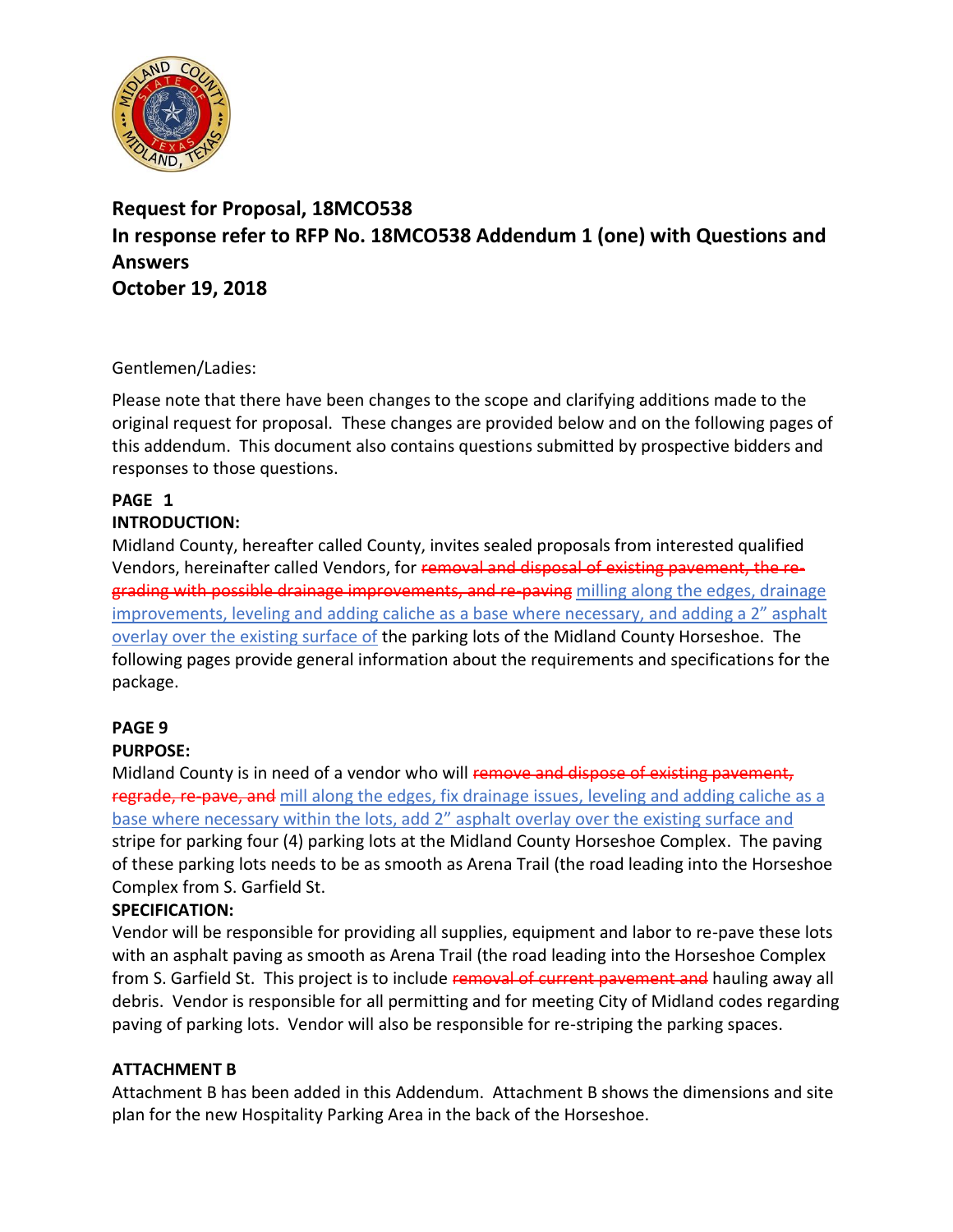- 1. Is the vendor responsible for moving the handicap poles or supplying new ones? Midland County will be responsible for the handicap poles, the awarded vendor will not be responsible for supplying new poles.
- 2. If the millings are removed and native soil was used instead of flex base, do you want that removed and replaced with flex base? The scope of work has changed to mill back 18" - 24" along the curb, fix any drainage issues within the parking lot, and then do a 2" asphalt overlay.
- 3. Would it be possible to just do an overlay instead of tearing out all of the existing parking lot? Yes, Midland County has changed the scope of work to mill back 18" - 24" along the curb, fix any drainage issues within the parking lot, and then do a 2" asphalt overlay.
- 4. Is milling along the edges and a level up course with 2" asphalt overlay over existing surface an option?

Yes, Midland County has changed the scope of work to mill back 18" - 24" along the curb, fix any drainage issues within the parking lot, and then do a 2" asphalt overlay.